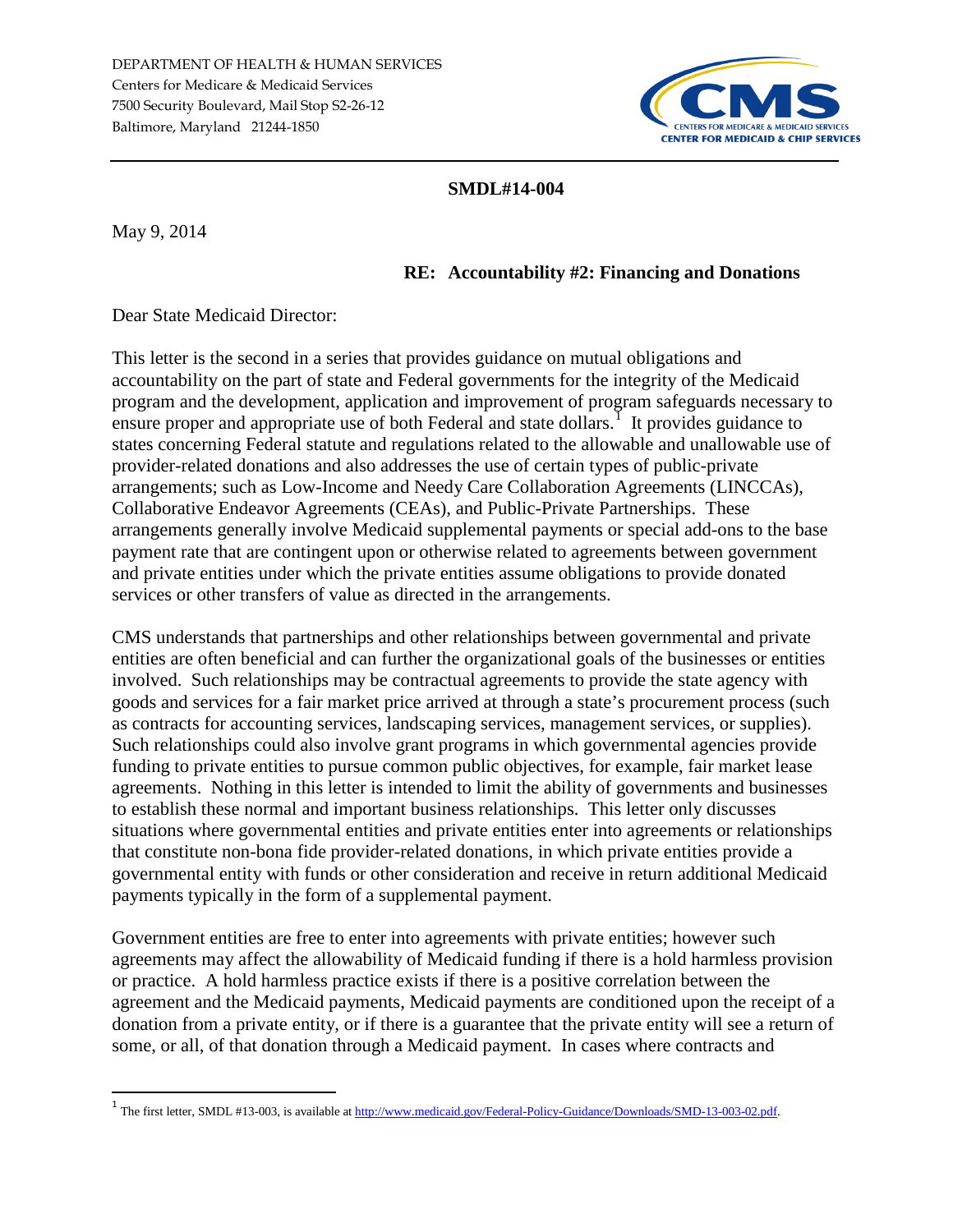agreements do not directly or indirectly affect Medicaid base or supplemental payments, however, CMS generally would not consider these agreements as a barrier to approving a state plan amendment (SPA) or waiver.

As explained in more detail below, these arrangements raise issues relating to private donations and could potentially result in a hold harmless arrangement under which the donations are returned in full or in part to the provider or provider class. Donations that occur under such arrangements are not considered bona fide, and, as explained further below, the Centers for Medicare & Medicaid Services (CMS) will not approve SPAs that include non-bona fide donations as a portion, or all, of the non-Federal share of the Medicaid payments. Payment methodologies contingent upon the receipt of a non-bona fide donation would also be grounds for disapproval of a SPA.

# **Background**

# *Provider-Related Donations*

Federal regulations at 42 Code of Federal Regulations (CFR) 433.52, which implement section 1903(w) of the Social Security Act (the Act), define a provider related donation as "a donation or other voluntary payment (in cash or in kind) made directly or indirectly to a state or unit of local government by or on behalf of a health care provider, an entity related to such a health care provider, or an entity providing goods or services to the state for administration of the state's Medicaid plan."

Regulations at 42 CFR 433.54(a) define a bona fide donation as "a provider-related donation . . . that has no direct or indirect relationship . . . to Medicaid payments made to (1) the health care provider; (2) any related entity providing health care items and services; or (3) other providers furnishing the same class of items or services as the provider or entity." As set forth at 42 CFR 433.54(b) and (c), this does not include donations that are part of a hold harmless arrangement that directly or indirectly returns some or all of the donation to the provider, the provider class, or any related entity.

Section  $1903(w)(1)(A)$  of the Act states that "notwithstanding the previous provisions of this section, for purposes of determining the amount to be paid to a state (as defined in paragraph  $(7)(D)$ ) under subsection (a)(1) for quarters in any fiscal year, the total amount expended during such fiscal year as medical assistance under the state plan (as determined without regard to this subsection) shall be reduced by the sum of any revenues received by the state (or by a unit of local government in the state) during the fiscal year—(i) from provider-related donations (as defined in paragraph (2)(A)), other than - (I) bona fide provider-related donations (as defined in paragraph  $(2)(B)$ ), and (II) donations described in paragraph  $(2)(C)$ ." Because this provision indicates that Federal Medicaid payments must be reduced by the sum total of non-bona fide provider-related donations received by the state, state plans that rely on, or reference, non-bona fide provider-related donations would result in claims for Federal funding that would not be allowable. Also, supplemental payments supported by such donations would be unallowable because there is no valid source of the non-Federal share. Therefore, CMS will not approve such state plan amendments.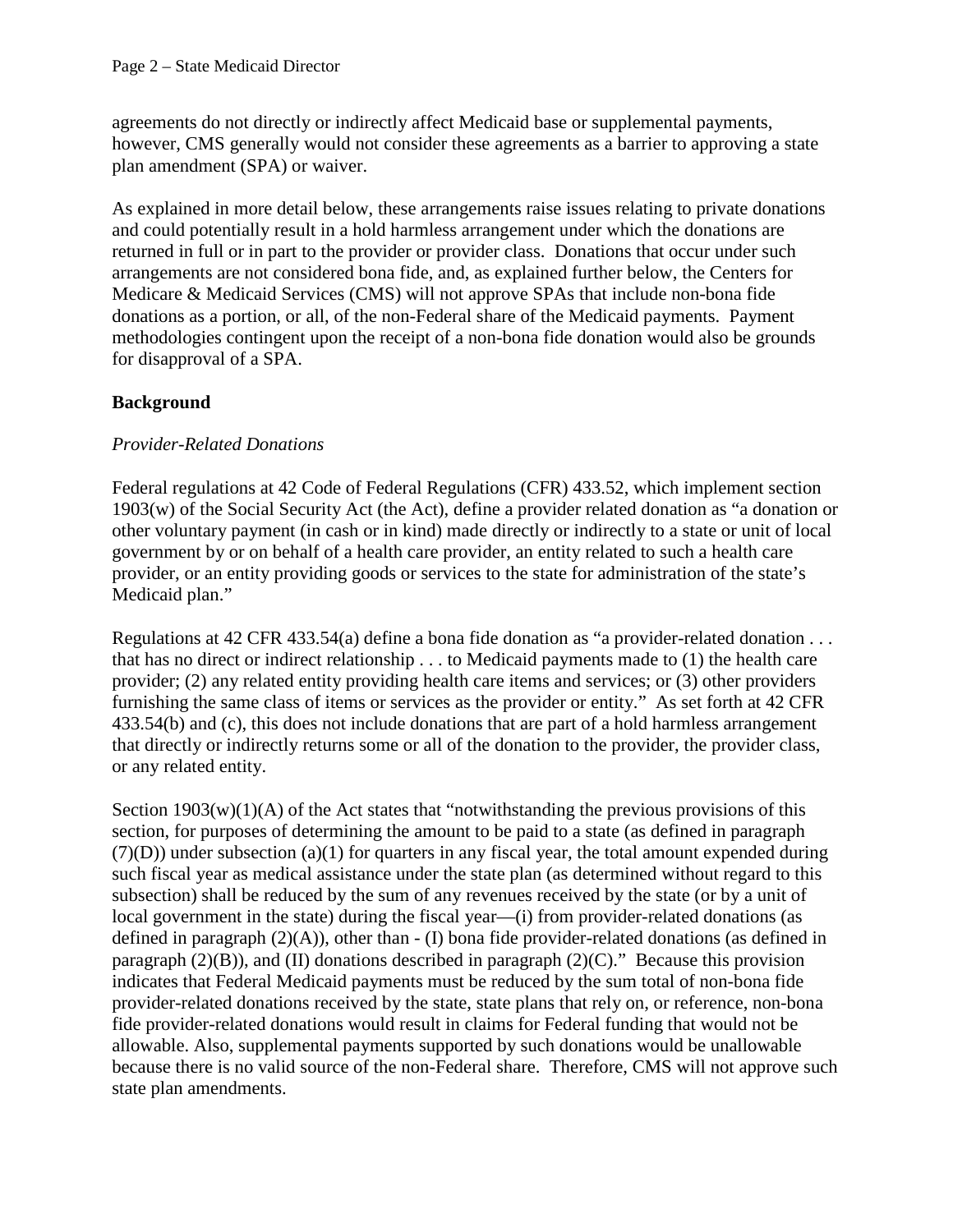### *Base and Supplemental Payments to Providers*

Section 1902(a)(30) of the Act requires that states "assure that payments are consistent with efficiency, economy, and quality of care and are sufficient to enlist enough providers so that care and services are available under the plan at least to the extent that such care and services are available to the general population in the geographic area." In addition to other considerations, CMS requires states to submit upper payment limit (UPL) calculations to demonstrate that payments to Medicaid providers are economical and efficient and that both base and supplemental payments are within the UPL. Under 42 CFR 447.272 and 42 CFR 447.321, Medicaid payments for inpatient hospital, outpatient hospital, clinic, nursing facility, and ICF/IID services are limited to a reasonable estimate of the amount that Medicare would pay in the aggregate for each type of provider within three categories; state owned, non-state government owned, and privately owned. Payments that exceed this limit are considered out of compliance with the Federal statute and regulations described above.

Consistent with the regulatory UPL requirements, states may pay classes of providers up to the specified aggregate UPL levels for that class. Many states pay providers up to these levels by making a combination of base and supplemental payments to specific providers. Supplemental payments are typically targeted to specific kinds of providers. For example, a targeted hospital might be a state designated safety-net provider, a hospital with high Medicaid utilization, or provide care at a higher level of quality than other providers in the state.

In addition to the UPL requirements applied in the aggregate to classes of providers, CMS also reviews the reasonableness of fee-for-service payment rates to help ensure that payments are efficient and economical. Even if consistent with regulatory UPL requirements, CMS may question payment rates to particular providers that exceed usual and customary charges or other measures of reasonableness, absent clear justification that the higher rates benefit the Medicaid program. For example, CMS may question proposed payments to one or more providers that are orders of magnitude higher than payments to other providers of the same services.

### **Public-Private Partnerships**

A public-private partnership arrangement is a relationship between a private entity and a government entity in which the private entity agrees, in some form, to provide a service or some other in-kind transfer of value to further the purposes of the government entity. In the context of the Medicaid program, some public-private arrangements also include provisions that the government entity will make an intergovernmental transfer (IGT) to the Medicaid agency, and the private providers that have signed, or otherwise entered into, an agreement would then become eligible for a Medicaid supplemental payment or special add-on to the base payment rate that may be funded by the IGT from the government entity under the same agreement. In some cases, the IGT is derived from funds that the government entity previously would have spent on providing the services that are now being provided by the private entity. These funds would not be available if not for the public-private partnership agreements. As described in further detail below, this type of arrangement would not be considered a bona fide donation under Medicaid requirements.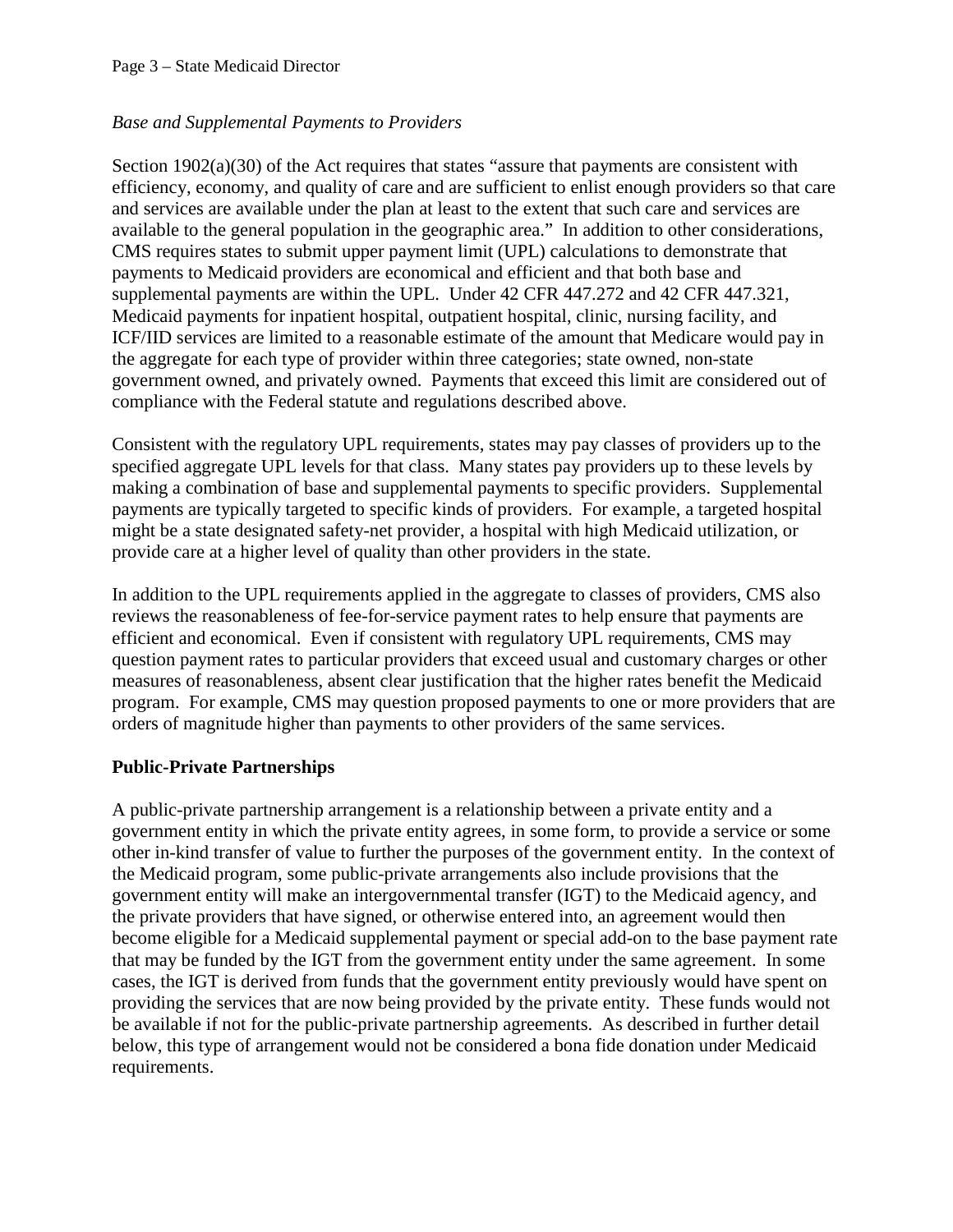Many of the proposed partnerships that CMS examined focus on the delivery of non-Medicaid services to non-Medicaid eligible individuals. One such proposed arrangement involved a government agency, a non-profit organization, and a private hospital. Under the arrangement, a government entity (other than the Medicaid agency) contracted with a non-profit organization to provide employment training and transportation to places of employment for individuals with disabilities. Under the terms of the proposed public-private partnership arrangement between the private hospital and a local government entity, the local government entity would terminate its existing contract with the non-profit organization. The private hospital would then execute the same contract with the same non-profit organization. The local government entity would send an IGT to the Medicaid agency, in an amount approximately equal to the amount that it would have spent on the now terminated contract, which would trigger a supplemental payment under the proposed SPA. The supplemental payment would be directed to the private hospital that participates in public-private partnership arrangement. Under these circumstances, there is a hold harmless arrangement in which the contract to provide services is a provider-related donation and the receipt of supplemental payments is the return of some, or all, of the donation. As discussed below, this arrangement results in a non-bona fide donation and will not be approved by CMS unless claims for Federal Medicaid funding are reduced by the amount or value of the donation.

In another example, a private hospital would enter into an arrangement with a government entity to lease space at an amount above fair market value as determined by an independent third party assessment. The lease payments from the private hospital would be used to fund the non-Federal share of Medicaid supplemental payments to a private hospital serving as the lessee of the government-owned space. This illustration implies that there is a transfer of value that, while it has the form of a normal business transaction, is conditioned on the return of excess payments through higher Medicaid payments. As discussed below, this arrangement results in a non-bona fide donation and cannot be approved by CMS unless claims for Federal Medicaid funding are reduced by the amount of the excess lease payments.

Per section 1903(w) of the Act, provider donations that are part of hold harmless arrangements are not bona fide donations. Regardless of the expressed *intent* of providers and governmental entities, when there is an effective return of some, or all, of the donation to the private provider through Medicaid supplemental payments, a hold harmless arrangement exists. Any arrangement such as those described in this guidance that obligate a private hospital to either assume the programmatic responsibility of a unit of government or sign lease agreements at an amount that is greater than fair market value would be considered a hold harmless arrangement. The donation would not be considered bona fide when such arrangements are tied *in any way*, directly or indirectly, to Medicaid reimbursement under the Medicaid state plan.

Additionally, supplemental payments or other forms of increased payments based on the arrangements described above raise concerns with the Medicaid program's requirement for payments to be consistent with economy, efficiency, and quality of care to the extent that the overall payment exceeds the amount payable to other providers of the same services. There are also concerns when higher Medicaid payments to providers do not appear related to the purchase of more expensive or higher quality services for beneficiaries, but instead appear simply to alleviate burdens on public entities from funding a non-Medicaid activity. As such, these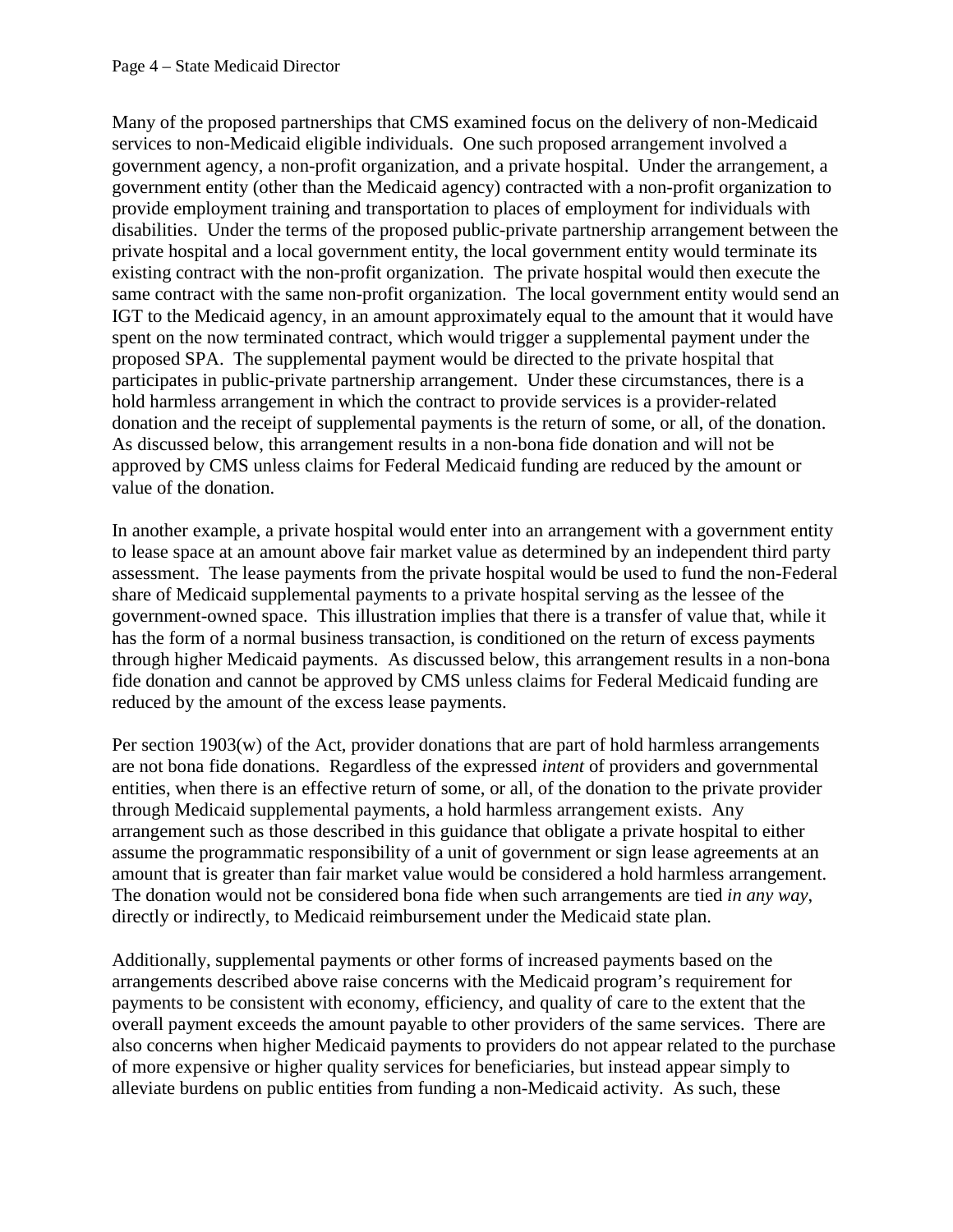payments are not consistent with section 1902(a)(30)(A) of the Act because they are not economical and efficient. We distinguish these payments from those that simply recognize the higher cost structures of providers that consistently provide significant levels of uncompensated care. CMS reviews these situations on a case-by-case basis.

## **Conclusion**

Contracts and arrangements with private entities can be a valid way for a state to provide Medicaid services. However, if a provider enters into a public-private partnership to provide non-Medicaid services, as described in this letter, and the provider receives as a direct result, additional Medicaid base or supplemental payment than might otherwise be received under the current approved state plan, CMS will consider this exchange in value of either cash or in-kind services by the private entity to the public entity to be a non-bona fide donation. Therefore, CMS will not approve any SPAs or waivers that include such an arrangement. If a SPA is, or has been, approved and an inappropriate funding arrangement is discovered post-approval, CMS may pursue corrective action to ensure that the state changes its practices, and may recover Federal Financial Participation (FFP) associated with these supplemental payments. CMS will not interfere with state business or the state's ability to engage in business transactions with private entities, except when such arrangements and business transactions include the promise of increased Medicaid payments contingent upon the signing of such agreements. CMS is obligated to review financial arrangements and Medicaid payments for consistency with Section 1903(w) and Section 1902(a) of the Act.

We hope this guidance will help clarify for states what is authorized under the law. Our goal is to ensure that states have the information and support they need from CMS to promote flexibility while ensuring compliance with Federal statute and regulations. We expect that further consultations with states will lead to additional discussion regarding the appropriate application of these policies.

Sincerely,

/s/

Cindy Mann **Director** 

CC:

CMS Regional Administrators CMS Associate Regional Administrators Division of Medicaid and Children's Health Operations

Matt Salo President National Association of Medicaid Directors